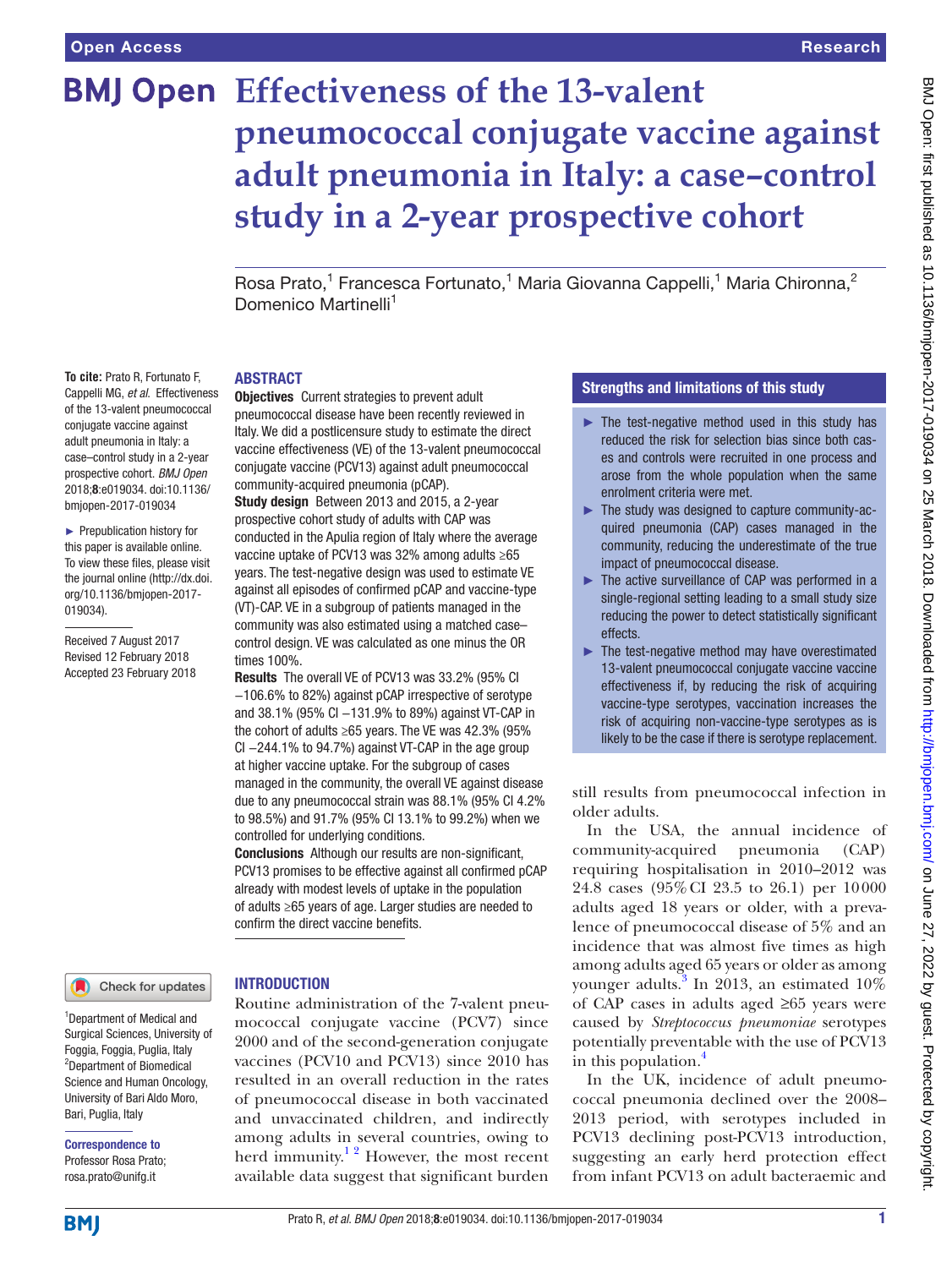non-bacteraemic disease. However, the most recent available data from 2012 to 2013 showed an incidence of 20.6 per 100000 population for hospitalised adult pneumococcal CAP (pCAP) and 8.6 per 100000 population for PCV13 serotype CAP.<sup>5</sup>

In Italy, high infant PCV13 coverage has been achieved since 2011 (vaccine uptake rate  $90\% - 95\%$ ). For adults, only 23-valent pneumococcal polysaccharide vaccine (PPSV23) was recommended for routine immunisation of those aged ≥65 years and at-risk individuals, but the vaccine uptake rates have been low to date. In recent years, some Italian regions have recommended PCV13 to adults with underlying diseases and to the elderly.<sup>[7](#page-7-5)</sup>

Impact of PCV infant vaccination on adult pneumococcal pneumonia has not been well established in Italy. The hospitalisation rates for pneumococcal pneumonia in the elderly population have remained relatively stable over the past decade, indicating a lack of herd protection among older age groups. $\delta$ 

In 2014, the Community-Acquired Pneumonia Immunization Trial in Adults (CAPITA) trial conducted in the Netherlands demonstrated the efficacy of PCV13 for the prevention, in those aged  $\geq 65$ , of vaccine-type (VT) pCAP.<sup>[9](#page-7-7)</sup> Evidence from the CAPITA trial led to new Advisory Committee on Immunization Practices (ACIP) PCV13 recommendations[,4 10 11](#page-7-2) of which a review is planned for 2018 owing to potential changes in the epidemiological situation. In particular, studies evaluating the postlicensure effectiveness of PCV13 for prevention of invasive and non-bacteraemic pneumococcal pneumonia among adults ≥65 years old using a case–control design are needed.<sup>11</sup> This study attempts to address this unmet need.

We report findings of the direct impact of PCV13 from a 2-year prospective study of a cohort of pCAP adults.

#### **METHODS**

From January 2013 to January 2015, a prospective, multicentre, population-based, active surveillance study of adults with CAP was conducted over 2years in Apulia, a large Italian region of approximately 4 000 000 inhabitants. PPSV23 was introduced in Apulia in 2000 for use in adults aged ≥65 years and was replaced by PCV13 in November 2011 for adults aged 65, 70 and ≥75 years.<sup>12</sup> In 2015, the average vaccine uptake of PCV13 was 32% among adults aged 65–75 years (11 cohorts) and 10% in the overall population  $>75$  years.<sup>[13](#page-7-10)</sup>

According to 2013 census figures, the designated surveillance area included about 788000 adults aged 65 years or older.<sup>[14](#page-7-11)</sup> Patients were enrolled in two different study settings from a network of 31 sentinel physicians. Surveillance for suspected CAP was conducted by 16 treating physicians among patients presenting at 13 hospitals located in the region (a total of 13841 patients aged ≥65 years admitted to Departments of Respiratory Medicine in 2013–2014) and by 15 general practitioners (GPs) providing primary care for a total of 5010 persons aged ≥65 years throughout the region.

# Box 1 Clinical criteria for definition of communityacquired pneumonia

- <span id="page-1-0"></span>► New cough or sputum production.
- ► Fever >38.0°C or hypothermia <36.1°C.
- ► Chest pain.
- ► Dyspnoea.
- ► Tachypnoea.
- ► New altered mental status.
- ► Abnormal lung examination.
- Respiratory failure.
- Eucocytosis (white cell count  $>10\times10^{9}$ /L or  $>15%$  bands) or leucopenia (white cell count  $<$ 4.5 $\times$ 10<sup>9</sup>/L).
- $\blacktriangleright$  C reactive protein value  $>3$  times the upper limit of normal.
- ► Hypoxaemia with a partial oxygen pressure <60 mm Hg while the patient was breathing room air.

Adults ≥65 years with symptoms suggestive of lower respiratory tract infection were eligible for enrolment if they presented to a study hospital or to their GP for a clinical assessment; resided in the study region; had at least 2 of the 11 clinical criteria listed in [box](#page-1-0) 1 and had evidence of new infiltrates on chest radiography consistent with pneumonia.[15](#page-7-12) Patients were excluded if they had been hospitalised recently (<10 days) or were functionally dependent nursing home, long-term care facility or other institution residents (healthcare-associated pneumonia cases).

Written informed consent was obtained from all the patients or their caregivers before enrolment. Study sentinel physicians used a standardised electronic case report form to collect information regarding patient demographics, clinical information, microbiological investigations and status regarding receipt of pneumococcal vaccination; pneumonia severity was assessed using the CURB-65 score (confusion, urea >7mmol/L, respiratory rate ≥30breaths/min, low systolic <90mm Hg or diastolic ≤60mm Hg blood pressure, age ≥65 years). Patients were contacted 30 days after enrolment for outcome measures collection (30-day mortality, recovery with sequelae).

The study was conducted according to the principles expressed in the Declaration of Helsinki.

Blood samples and nasopharyngeal swabs were obtained from the patients who presented to sentinel centres/GPs with symptoms of lower respiratory tract infection within 24hours after presentation. In the case of patients with a productive cough, sputum was obtained. Bronchoalveolar-lavage (BAL) samples, blood culture and sputum specimens that had been obtained for clinical care were sent to the Regional Reference Laboratory for Invasive Bacterial Diseases and analysed for the study.

*S. pneumoniae* was isolated by PCR and multiplex sequential PCR. Bacterial genomic DNA was extracted from 200µL of biological samples using the QIAamp DNeasy Blood and Tissue kit (Qiagen), according to the manufacturer's instructions. Detection of *S. pneumoniae* was performed using a commercial multiplex assay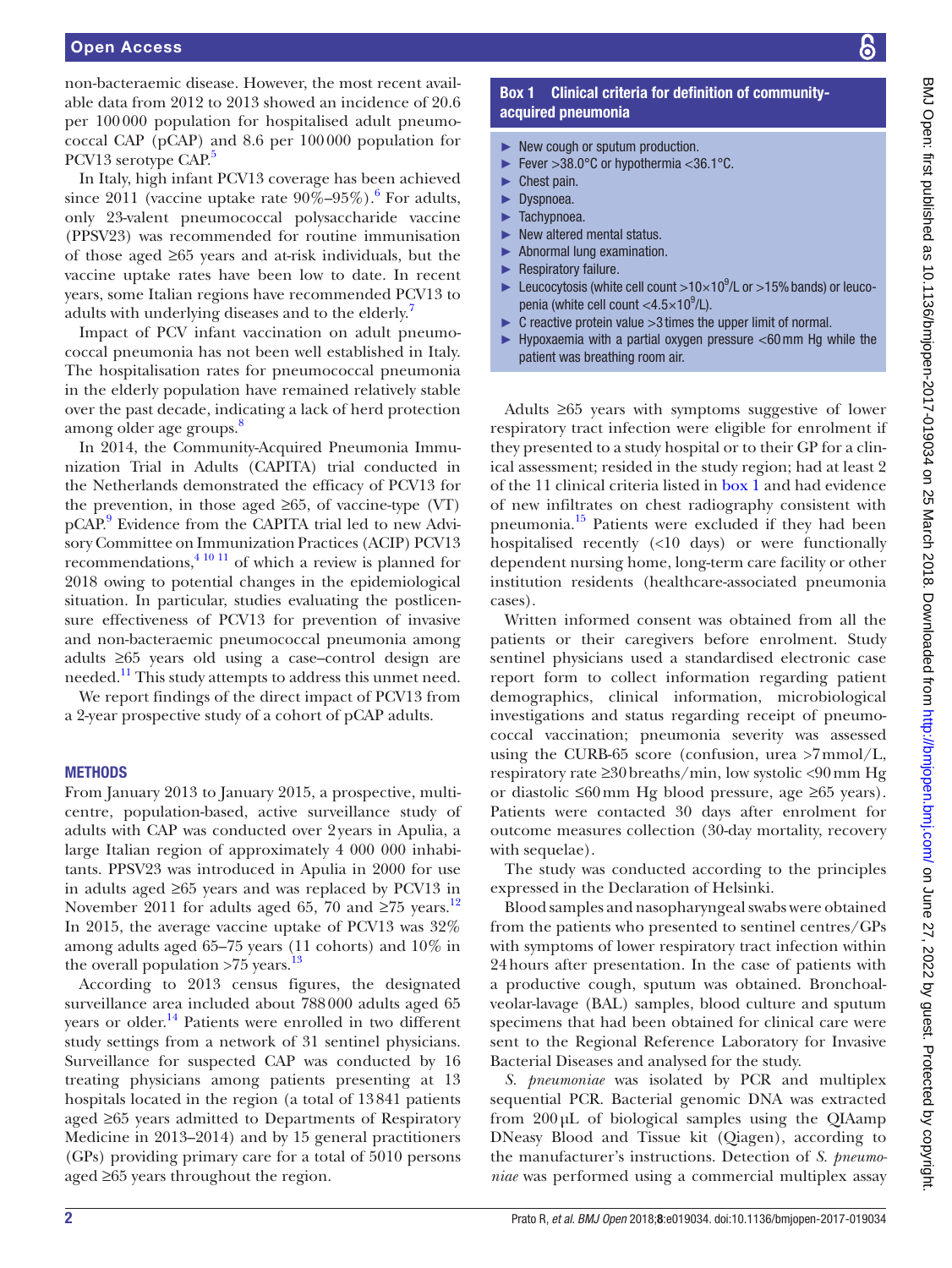(Pneumobacter ACE Detection for blood and Meningitis ACE Detection for Cerebro Spinal Fluid, Seegene; Sensitivity: detection limit of the Seeplex Pneumobacter ACE Detection=10copy/reaction—10 copy/3µL DNA). *S. pneumoniae* serotyping was performed on PCR positive samples through a sequential multiplex  $PCR<sup>16</sup>$  $PCR<sup>16</sup>$  $PCR<sup>16</sup>$  Twenty-nine primer pairs were designed to target serotypes 1, 3, 4, 5, 6 A/B, 7F, 7C, 8, 9V, 10A, 11A, 12F, 14, 15A, 15 B/C, 16F, 17F, 18, 19A, 19F, 20, 22F, 23F, 31, 33F, 34, 35B, 35F and 38. A primer pair (primers cpsA-f and cpsA-r) was also included as an internal control targeting the cpsA (pneumococcal capsular polysaccharide synthesis gene) locus found in all pneumococci.<sup>17</sup> The amplified products, ranging from 250bp to 988bp, were analysed by means of electrophoresis on a 2% agarose gel (Life Technologies) and visualisation underultraviolet light.

Patients with a positive PCR result for *S. pneumoniae* on blood/sputum/BAL were deemed to have pCAP. Nasopharyngeal swab samples were not used for the diagnosis of pCAP, due to the poor sensitivity and specificity previ-ously reported.<sup>[3](#page-7-1)</sup>

#### Vaccine effectiveness analysis

To estimate the vaccine effectiveness (VE) of PCV13 in the prevention of pCAP, a test-negative design was performed on cases enrolled during the study surveillance period. The analysis included two primary end points:

- 1. VE in preventing confirmed pCAP irrespective of serotype, where cases were patients who had an episode of invasive or non-invasive pCAP due to any pneumococcal strain and controls were participants with an episode of non-pneumococcal pneumonia.
- 2. VE in preventing confirmed VT CAP, where cases were patients with an episode of invasive or non-invasive pCAP due to VT strains and controls were patients with non-VT (NVT) pCAP, non-typeable isolates or non-pneumococcal pneumonia.

These two end points were further assessed among patients who had underlying conditions.

The exposure of interest was vaccination with PCV13. The exposure to PPSV23 given <5 years prior to study enrolment was also assessed. Data were based on verified vaccine (both PCV13 and PPSV23) information and not self-report.

To further study the effectiveness of PCV13 in the prevention of episodes of confirmed pCAP managed in the community, post hoc analysis of a subgroup of cases reported by GPs network was performed. This analysis was performed according to a 1:3 matched case–control design. For every enrolled patient, a list of potential asymptomatic controls was generated from GPs subjects' medical records. Three controls, matched by GP, age and gender, were selected at random for each case. Controls were enrolled if they provided written informed consent to their GP. Study personnel contacted these GPs to obtain a medical and vaccination history for every control. Immunisation information system was also used to verify vaccination histories.

# Statistical analysis

Statistical analyses were performed in STATA (V.14; StataCorp).

 $\chi^2$  analysis or Fisher's exact test, two sided were used to calculate the p value for the difference between study groups in percentages of subjects reporting a pCAP or non-pneumococcal pneumonia.

Exact logistic regression was used to calculate the unadjusted ORs of vaccination together with 95% CIs. In the post hoc subgroup analysis, the matched ORs for vaccination in cases and controls were calculated using conditional logistic regression, controlling for the presence of underlying conditions. VE was calculated as one minus the OR times 100%.

**RESULTS** 

From the 1867 eligible adults identified over the 2-year period, 226 consented to the study. Main reasons why patients (or a relative) declined to participate were old age, difficulty in reading and/or understanding the invite letter, acute confusion or cognitive impairment, or a desire not to have medication altered. Of 226 patients recruited, 176 (77.9%) were admitted to Departments of Respiratory Medicine and 50 (22.1%) were registered with a GP. Pneumonia severity was low, moderate and high in 47 (20.8%), 167 (73.9%) and 12 (5.3%) adults, respectively. Forty patients were excluded as they were unable to provide a blood or a sputum/BAL sample, leaving 186 in the cohort for analyses. The median age of the cohort was 79 years (IQR, 73–85) and 65 (34.9%) were female. Twenty (10.8%) had received PCV13 and 60 (32.3%) had received PPSV23 <5 years prior to enrolment [\(table](#page-3-0) 1). The seasonal distribution of CAP cases followed a pattern similar to that of many other respiratory diseases, with similar peaks during the winter months of the 2-year period ([figure](#page-4-0) 1).

A nasopharyngeal swab was obtained from 171 of the 186 (91.9%) participants, a blood sample from 152  $(81.7\%)$ , a sputum specimen from 139  $(74.7\%)$  and a BAL specimen from 3 (1.6%). *S. pneumoniae* was detected in 71 (41.5%) nasopharyngeal swab, 2 (1.3%) blood, 55 (39.6%) sputum and 2 (66.7%) BAL.

Of 186 in the CAP cohort, 59 (31.7%, 95%CI 25.7% to 38.9%) adults were identified as pCAP. More than half (31, 52.5%) had disease caused by one of the PCV7 serotypes, of which 23F, 9V, 14, 4 and 19F were the most common; 8 (13.6%) had CAP due to additional PCV13 serotypes, of which 19A and 3 were the most common; 9 (15.2%) had CAP due to serotypes only contained in PPSV23; four (6.8%) had NVT disease; 7 (11.9%) had non-typeable pCAP [\(figure](#page-4-0) 1). Five had received one dose of PCV13 and 20 one dose of PPSV23 <5 years prior to enrolment. Of 39 patients infected with serotypes contained in PCV13, three had received this vaccine (disease caused by 9V in two cases and 23F in one) [\(figure](#page-4-1) 2).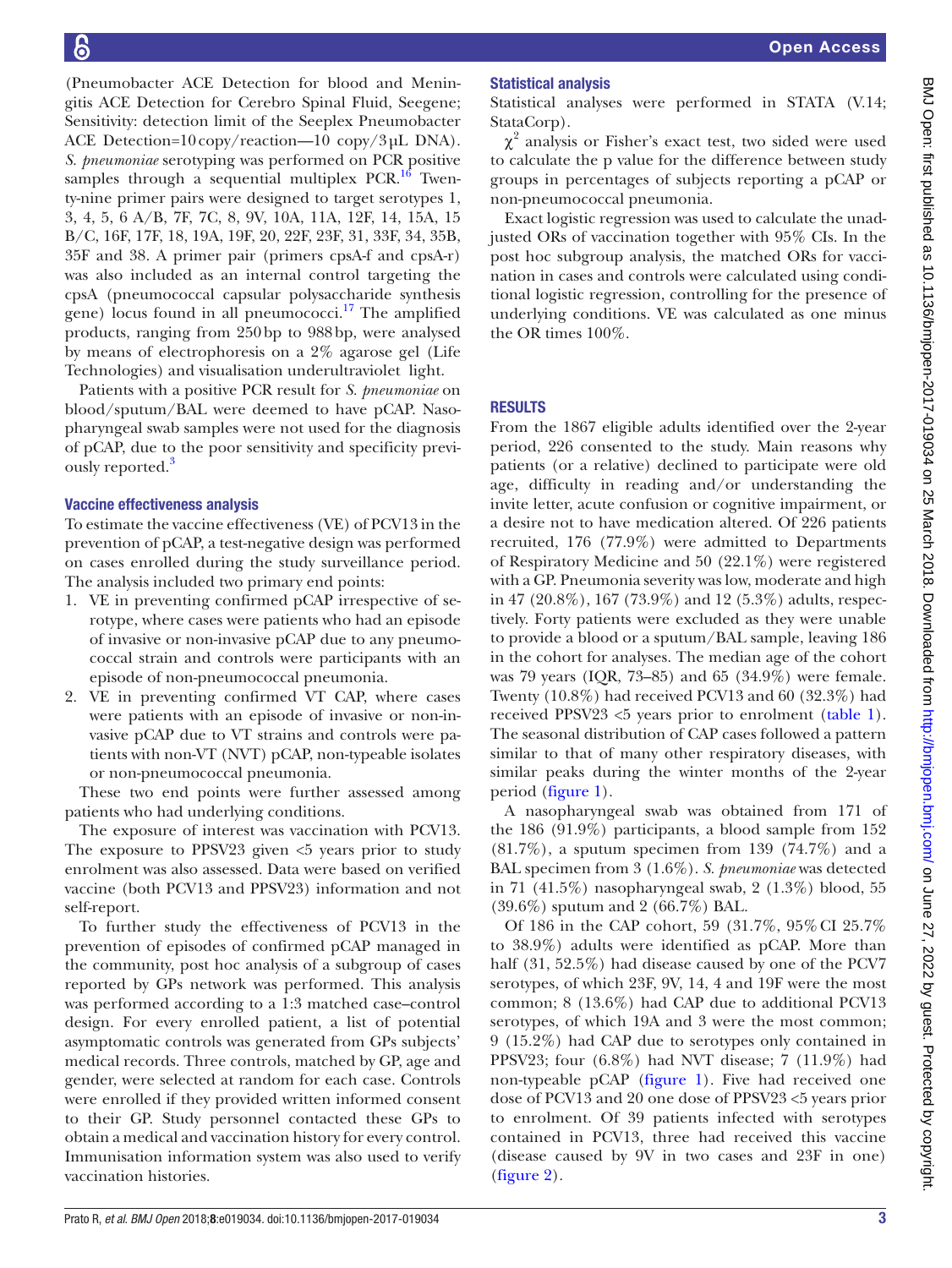<span id="page-3-0"></span>

| Characteristics of adults with CAP requiring hospitalisation or managed in the community<br>Table 1 |                                       |                                       |                              |  |  |  |
|-----------------------------------------------------------------------------------------------------|---------------------------------------|---------------------------------------|------------------------------|--|--|--|
|                                                                                                     | <b>Pneumococcal</b><br>group $(n=59)$ | Non-pneumococcal<br>group ( $n=127$ ) | <b>CAP</b><br>cohort (n=186) |  |  |  |
| Demographics                                                                                        |                                       |                                       |                              |  |  |  |
| Age years                                                                                           | 79 (71 to 83)                         | 79 (73 to 85)                         | 79 (73 to 85)                |  |  |  |
| Male                                                                                                | 42 (71.2)                             | 79 (62.2)                             | 121(65.1)                    |  |  |  |
| Reporting                                                                                           |                                       |                                       |                              |  |  |  |
| Hospital physicians                                                                                 | 38 (64.4)                             | 105 (82.7)                            | 143 (76.9)                   |  |  |  |
| GPs                                                                                                 | 21(35.6)                              | 22 (17.3)                             | 43 (23.1)                    |  |  |  |
| Any underlying comorbidity*                                                                         |                                       |                                       |                              |  |  |  |
| Chronic heart disease                                                                               | 28 (47.5)                             | 70 (55.1)                             | 98 (52.7)                    |  |  |  |
| Chronic respiratory disease                                                                         | 29 (49.2)                             | 52 (40.9)                             | 81 (43.6)                    |  |  |  |
| <b>Diabetes</b>                                                                                     | 14 (23.7)                             | 32 (25.2)                             | 46 (24.7)                    |  |  |  |
| Chronic kidney disease                                                                              | 2(3.4)                                | 9(7.1)                                | 11(5.9)                      |  |  |  |
| Chronic liver disease                                                                               | 2(3.4)                                | 3(2.4)                                | 5(2.6)                       |  |  |  |
| Malignancy                                                                                          | $\mathbf{0}$                          | 4(3.1)                                | 4(2.1)                       |  |  |  |
| Asplenia                                                                                            | 1(1.7)                                | 1(0.8)                                | 2(1.1)                       |  |  |  |
| Status regarding receipt of pneumococcal vaccination†                                               |                                       |                                       |                              |  |  |  |
| PCV <sub>13</sub>                                                                                   | 5(8.5)                                | 15(11.8)                              | 20(10.8)                     |  |  |  |
| PPSV23 given <5 years prior to study enrolment                                                      | 20 (33.9)                             | 40 (31.5)                             | 60 (32.3)                    |  |  |  |
| Outcomes <sup>‡</sup>                                                                               |                                       |                                       |                              |  |  |  |
| 30-day mortality                                                                                    | 2(3.4)                                | 2(1.6)                                | 4(2.2)                       |  |  |  |
| Recovery with sequelae                                                                              | 5(8.5)                                | 20 (15.7)                             | 25 (13.4)                    |  |  |  |

Data are number, median (IQR) or number (%).

\*The groups were not mutually exclusive and therefore do not sum to 100%.

†For both vaccines, patients were considered to be vaccinated if they had received the vaccine at least 2 weeks before enrolment. Data were missing for four patients in the non-pneumococcal group. One patient had received a dose of PCV13 ≥1year after receipt of a PPSV23 dose given <5 years prior to study enrolment.

‡Data were missing for 20 patients in the pneumococcal group and 40 patients in the non-pneumococcal group.

CAP, community-acquired pneumonia; GPs, general practitioners; PCV13, 13-valent pneumococcal conjugate vaccine; PPSV23, 23-valent pneumococcal polysaccharide vaccine.

Baseline characteristics and outcomes were balanced between pneumococcal and non-pneumococcal groups ([table](#page-3-0) 1).

# Vaccines effectiveness

PCV13 VE estimate was 33.2% (95% CI −106.6% to 82%) against pCAP irrespective of serotype and 38.1% (95% CI −131.9% to 89%) against VT CAP in the cohort of adults ≥65 years. The VE was 42.3% (95% CI −244.1% to 94.7%) with respect to VT-CAP in the age group at higher vaccine uptake (65–75 years).

The VE was 34.6% (95% CI −104.6% to 82.5%) against CAP due to any pneumococcal strain and 40.1% (95% CI −127.5% to 89.4%) against CAP due to VT strains for adults with underlying conditions.

PCV13 VE against the two primary end points in patients naïve to PPSV23 or vaccinated with PPSV23 ≥5 years prior to enrolment was 27.35% (95% CI −136.5% to 81.5%) and 17% (95% CI −234.7% to 85.9%), respectively, lower than VE estimates in subgroups defined irrespective of PPSV23 immune status [\(table](#page-5-0) 2).

PPSV23 was not shown to have effectiveness against pCAP in either all adults (VE −4%, 95%CI −115.4% to 50.4%) or those with comorbidities (VE −5.5%, 95% CI −130.5% to 52.2%) naïve to PCV13.

Post hoc subgroup analysis of 21 confirmed cases reported by GPs network ([table](#page-3-0) 1) provided estimates of PCV13 effectiveness in preventing pCAP managed in the community.

We identified 4965 asymptomatic adults as potential controls, of whom 129 (2.6%) died and 95 (1.9%) were excluded because they left the GP's practice during the study period. Among the remaining 4741 controls, 63 (three per case) were selected for the analysis. Nine (14.2%) controls were replaced for difficulty in obtaining consent.

Review of GP records showed that the controls were of similar age and gender to cases, but differed in vaccination and clinical history: one case (4.8%) and one control (1.6%) had received PCV13 at least 2 weeks before enrolment, whereas 18 controls (28.6%) were vaccinated during the study period; 16 cases (76.2%)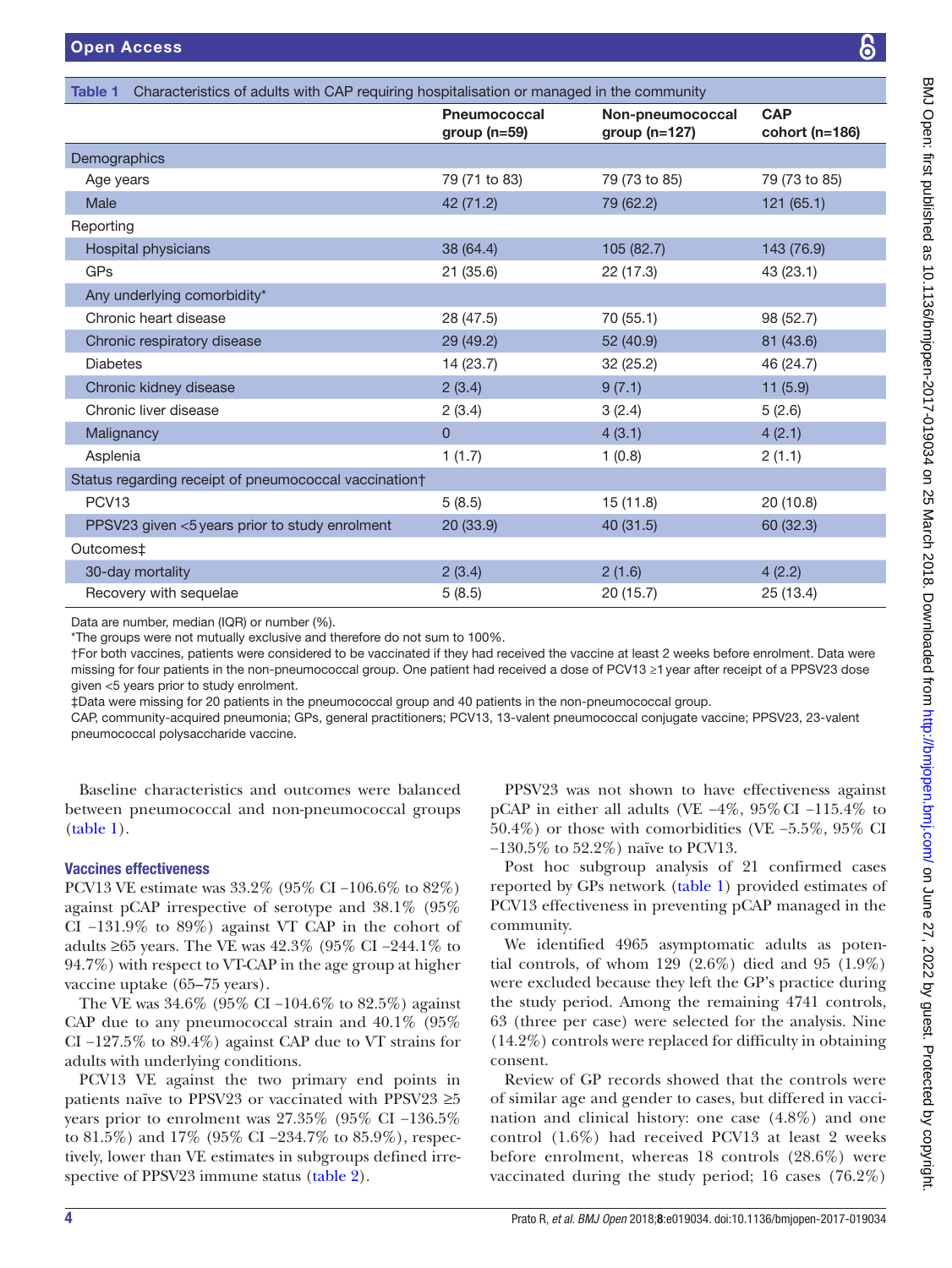

<span id="page-4-0"></span>Figure 1 Seasonal distribution of cases in the community-acquired pneumonia cohort (n=186).

and 36 controls (57.1%) had at least one comorbid disorder.

န

The overall effectiveness of PCV13 against disease due to any pneumococcal strain was 88.1% (95% CI 4.2% to 98.5%) and 91.7% (95% CI 13.1% to 99.2%) when we controlled for underlying conditions [\(figure](#page-5-1) 3).

# **DISCUSSION**

To our knowledge, this is the first study to investigate the effectiveness of PCV13 for prevention of invasive and non-invasive pneumococcal pneumonia among adults ≥65 years. The overall VE was 33.2% against pCAP irrespective of serotype and 38.1% against VT-CAP. The



<span id="page-4-1"></span>Figure 2 Number of cases of pneumococcal community-acquired pneumonia by serotype and vaccination status (n=59). PCV13, 13-valent pneumococcal conjugate vaccine; PPSV23, 23-valent pneumococcal polysaccharide vaccine.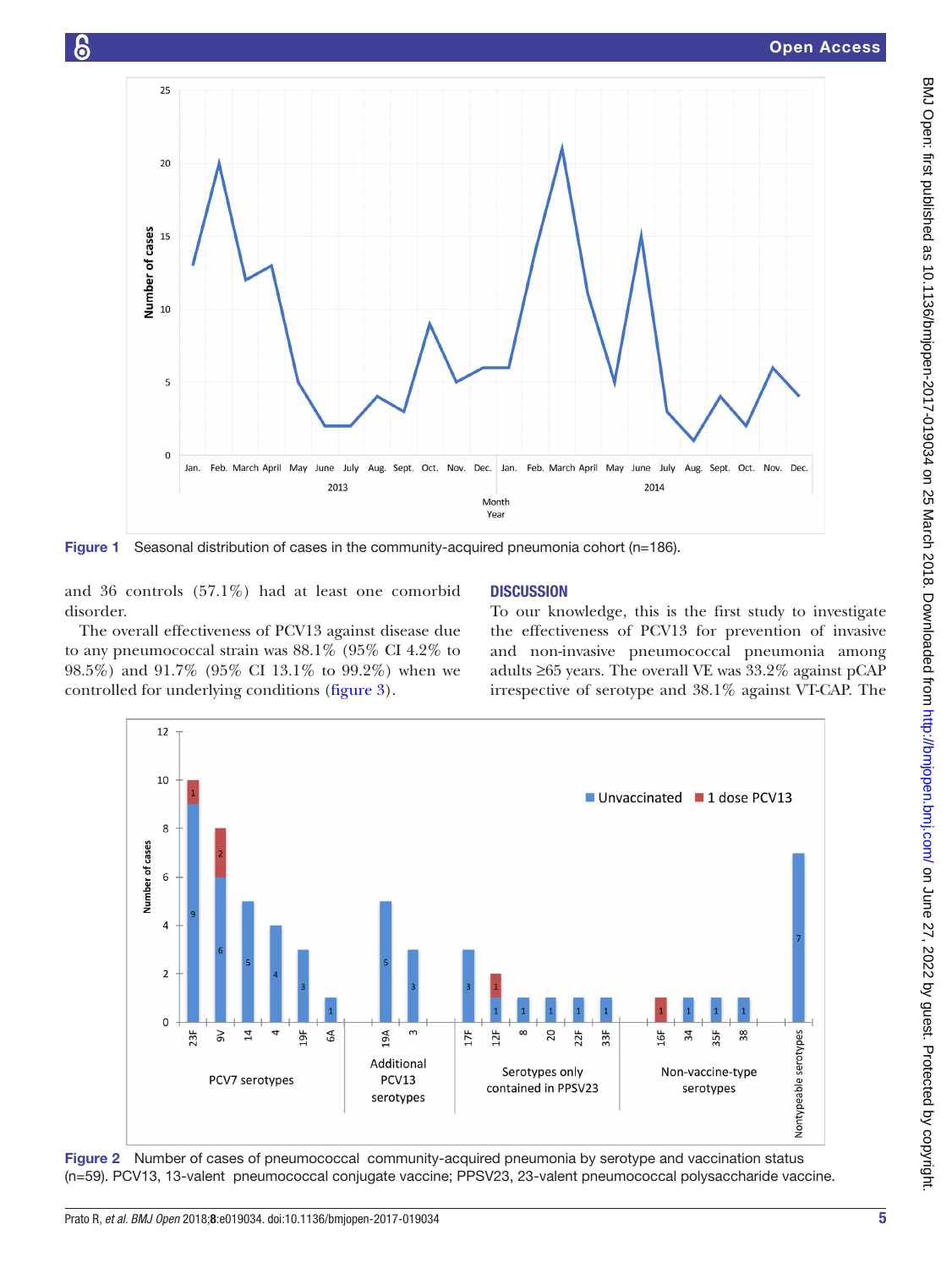|  | Table 2 PCV13 effectiveness estimates against all episodes of confirmed pCAP and CAP due to vaccine serotypes in adults |
|--|-------------------------------------------------------------------------------------------------------------------------|
|  | by vaccination status and the presence of underlying conditions                                                         |

<span id="page-5-0"></span>

|                                                                                                   | Cases vaccinated/<br>unvaccinated | Controls vaccinated/<br>unvaccinated* | Vaccine<br>effectiveness (%) | 95% CI              |
|---------------------------------------------------------------------------------------------------|-----------------------------------|---------------------------------------|------------------------------|---------------------|
| pCAP (any strain)                                                                                 | 5/54                              | 15/108†                               | 33.2                         | $-106.6\%$ to 82%   |
| VT-CAP                                                                                            | 3/36                              | 17/126‡                               | 38.1                         | $-131.9\%$ to 89%   |
| VT-CAP in the age group at higher vaccine uptake<br>$(65 - 75$ years)                             | 2/14                              | 8/32 <sup>‡</sup>                     | 42.3                         | $-244.1\%$ to 94.7% |
| $pCAP$ in patients with $\geq 1$ comorbid disorder                                                | 5/46                              | 15/90†                                | 34.6                         | $-104.6\%$ to 82.5% |
| VT-CAP in patients with $\geq 1$ comorbid disorder                                                | 3/31                              | 17/105‡                               | 40.1                         | $-127.5\%$ to 89.4% |
| pCAP in patients naïve to PPSV23 or vaccinated<br>with PPSV23 $\geq$ 5 years prior to enrolment   | 5/34                              | 14/69†                                | 27.3                         | $-136.5\%$ to 81.5% |
| VT-CAP in patients naïve to PPSV23 or vaccinated<br>with PPSV23 $\geq$ 5 years prior to enrolment | 3/19                              | 16/84‡                                | 17                           | $-234.7\%$ to 85.9% |

\*Vaccine data were missing for four controls.

†Controls were patients with an episode of non- pneumococcal pneumonia.

‡Controls were patients with NVT pneumococcal CAP, non-typeable isolates or non- pneumococcal pneumonia.

CAP, community-acquired pneumonia; NVT, non-vaccine-type; pCAP, pneumococcal community-acquired pneumonia; PCV13, 13-valent pneumococcal conjugate vaccine; PPSV23, 23-valent pneumococcal polysaccharide vaccine; VT, vaccine-type.

VE was 42.3% against VT-CAP in the age group at higher vaccine uptake. Moreover, we estimated a VE of 88.1% against confirmed pCAP managed in the community, where most patients are treated as outpatients. Given that a substantial proportion of studies are based on hospitalised patients, the true burden of disease is not known in Europe, where only Finland, Spain and the UK have precise epidemiological data on CAP.<sup>[18 19](#page-8-2)</sup>

In this study, PCV13 serotypes accounted for 66% of all confirmed pCAP. National invasive bacterial diseases surveillance data from Italy showed that, despite an uncertain reduction in the proportion of PCV13 serotypes in the period 2010–2012, these were still responsible for about  $56\%$  of cases among over  $65s$ .<sup>20</sup> These data suggest

that PCV13 VT pneumococcal disease continues to have a high burden in adults in Italy despite childhood PCV13 vaccination and would indicate a lack of herd protection effects in older age groups, in comparison to the vacci-nated paediatric population.<sup>[8 20 21](#page-7-6)</sup> The most recent data in the UK suggest that, despite an ongoing trend of reduced incidence of PCV13 serotype CAP from paediatric conjugate vaccines,<sup>5 22</sup> PCV13 serotypes currently account for 12.6% of all cases of CAP and  $41\%$  of pCAP in adults.<sup>[18](#page-8-2)</sup> In Ireland, over 5 years following PCV13 introduction to routine childhood vaccination, the number of invasive pneumococcal disease (IPD) associated with additional PCV13 serotypes in adults ≥65 years of age has remained relatively unchanged due to the persistence in serotypes



<span id="page-5-1"></span>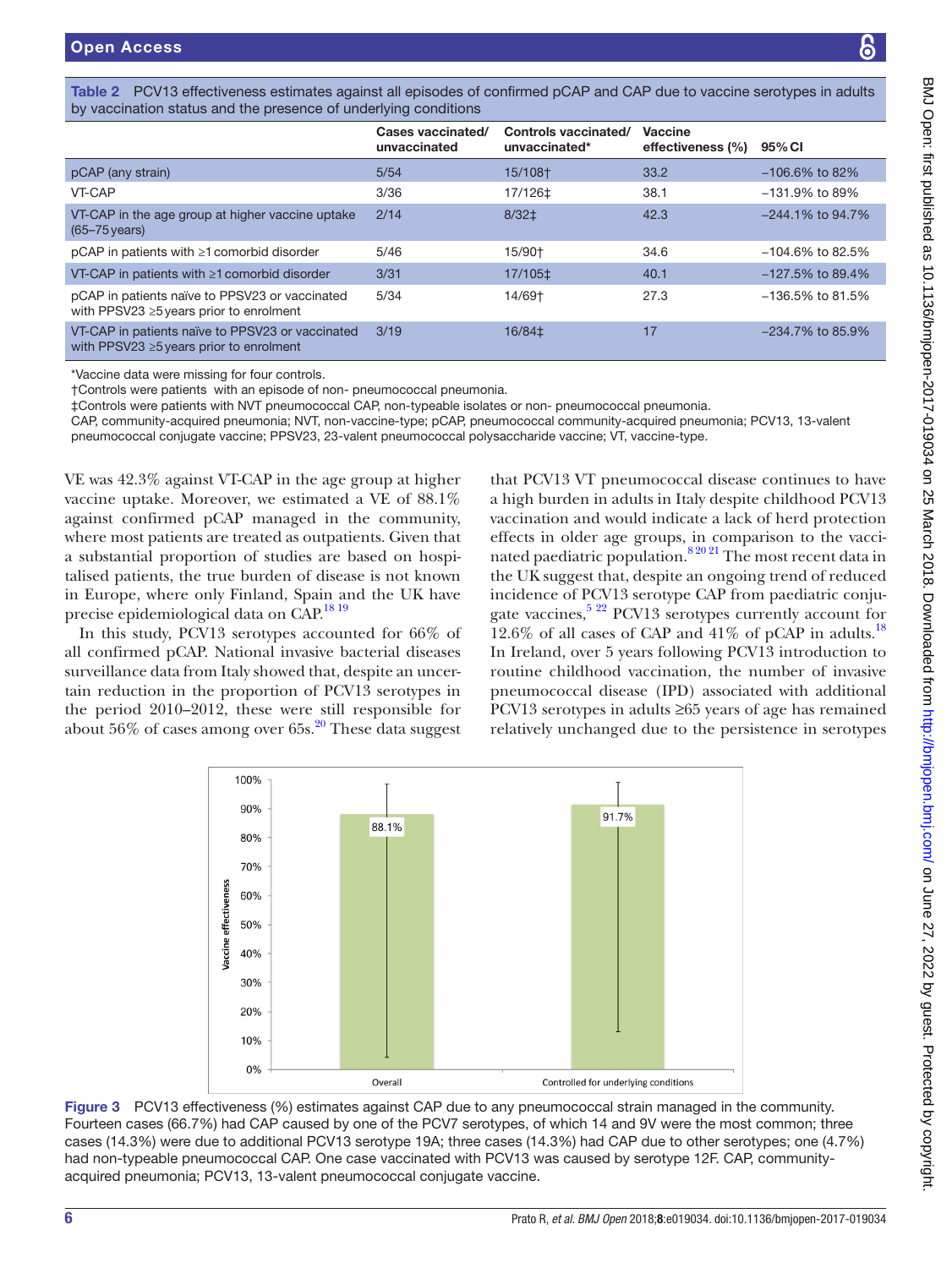3 and 19A in this age group. $23$  In Spain, 13 years after introduction of PCV7/PCV13 for children, a significant proportion of adults continue to develop vaccine sero-type CAP, suggesting an insufficient indirect protection.<sup>[24](#page-8-5)</sup> Because it cannot be assumed that a decline in pneumococcal disease incidence observed in some countries will always be mirrored elsewhere in the same time, adults aged ≥65 years may have a great potential for disease reduction from PCV13 and may be a primary target of vaccination programmes.<sup>9</sup> This is particularly noteworthy for Italian population because the burden of CAP and pneumococcal disease in general is expected to increase with the ageing society, even with the impact of childhood and adult vaccine programmes.<sup>18 25</sup>

In our study, most of CAP was caused by PCV13 serotypes 23F, 9V, 14, 19A, 4, 19F and 3 ([figure](#page-4-1) 2) that are among the less susceptible to antibiotics.<sup>[26](#page-8-6)</sup> Recent findings for Switzerland showed that, while non-susceptible serotypes 19A, 9V, 6B, 23F and 14 among invasive and non-invasive *S. pneumoniae* decreased over time in patients up to age 64 years due to PCVs infant vaccination,<sup>27-29</sup> in patients older than 64 years with invasive *S. pneumoniae* resistance rates remained unchanged[.30](#page-8-8) By preventing disease caused by resistant strains, adult PCV13 vaccination provides a robust strategy for combating antimicrobial resistance that is a growing problem in Europe.<sup>[31](#page-8-9)</sup>

On 19 January 2017, PCV13 has been introduced into the routine vaccination schedule in Italy for all adults aged 65 years followed by a dose of  $PPV23<sup>32</sup>$ . The decision-making regarding its introduction was based on the CAPITA trial results and the ACIP recommendations, but also on a long history of experience of adult pneumococcal conjugate vaccination in some Italian regions including Apulia[.7 12](#page-7-5)

In this prospective cohort study of adults with CAP, we found that PCV13 promise to be protective against all episodes of confirmed pCAP (VE 33.2%) and against disease caused by serotypes contained in the vaccine (VE 38.1%). Recently published findings of the exploratory efficacy endpoint analysis of the CAPITA trial showed VE of 29% for all episodes of confirmed pCAP and 43% for all non-bacteraemic and non-invasive episodes of VT pCAP,<sup>33</sup> findings consistent with the primary efficacy analysis.<sup>[9](#page-7-7)</sup> On an ecological level, a preliminary analysis of hospitalisation rates for adult pCAP in Apulia region showed early PCV13 impact after the implementation of an adult vaccine programme (from 180.5 per 100000 during 2006–2011 to 162.4 per 100000 during 2012– 2016; hospitalisation risk ratio: 0.9, 95%CI 0.83 to 0.97) (unpublished observations).

Moreover, our results showed that PCV13 promise to be effective for prevention of VT CAP already with modest levels of uptake in the target population (VE 42.3%). These data would suggest that rapid uptake and improved coverage of PCV13 among adults in the short term could maximise its impact.<sup>[11 34](#page-7-8)</sup>

The incidence of pCAP is greatly increased in many individual clinical risk groups. $35$  Since when the ACIP

recommended PCV13 for immunocompromised adults in 2012, there remains little evidence regarding the efficacy of the vaccine in at risk populations.<sup>9</sup>  $36\frac{37}{9}$  Our findings would suggest that vaccination with PCV13 may be effective in preventing pneumococcal disease in adults ≥65 years with comorbid disorders. This observation, taken together with no effectiveness showed by PPV23 in our cohort, will require further studies to verify how adults with chronic diseases may fully benefit of the ACIP and the new Italian recommendations for the use of both PCV13 and PPSV23 in series. A recent systematic review and meta-analysis designed to estimate the efficacy of PPV23 in the prevention of pCAP, particularly in patients above 60 years of age and adults with underlying diseases showed that PPV23 vaccination 'alone' does not demonstrate clear efficacy, supporting the administration of a dose of PCV13 first followed by a dose of PPV23 at least 8 weeks later.<sup>[38](#page-8-13)</sup>

Another recent systematic review of the burden of vaccine preventable pneumococcal disease in UK adults did not identify studies that were conducted in the community, where the majority of  $pCAP$  is managed.<sup>18</sup> In our study, as it was designed to capture both invasive and non-invasive pCAP, approximately 36% of cases had been reported by GPs, suggesting that hospital-based studies may underestimate the true impact of pneumococcal disease. Post hoc subgroup analysis of cases managed in the community provided estimates of PCV13 effectiveness with respect to CAP from any pneumococcal serotype and this value did not change when we controlled for the presence of underlying disorders.

This study has several limitations. First, it was performed in a single region with a long-lasting history of experience of adult pneumococcal conjugate vaccination. Therefore, data from our setting may not be representative of the entire Italian adult population or generalisable to other settings. Moreover, data regarding the epidemiology of pCAP in adults in Italy are very limited and a large variability among published studies exists.[20](#page-8-3)

Second, the recruitment rate was very low affecting the representativeness of the sample. The prestudy sample size calculation was 750 CAP cases aged over 64 years in the selected study area over a 3-year period of observation foreseen. We had estimated this sample size in the absence of a VE estimate as that provided by the CAPITA trial in 2014. As a reflection of the impact of stopping the study early (for administrative reasons), we had a much smaller recruitment than originally planned. However, there was not a risk for selection bias since both cases and controls were recruited in one process and arose from the whole population when the same enrolment criteria were met.

Third, 40 out of 226 enrolled patients were unable to provide a blood or a sputum/BAL sample, which could have led to underestimation or overestimation of pneumococcal aetiology rates. Owing to ethical and feasibility considerations, specimens were obtained only for clinical care and no invasive procedures were performed for this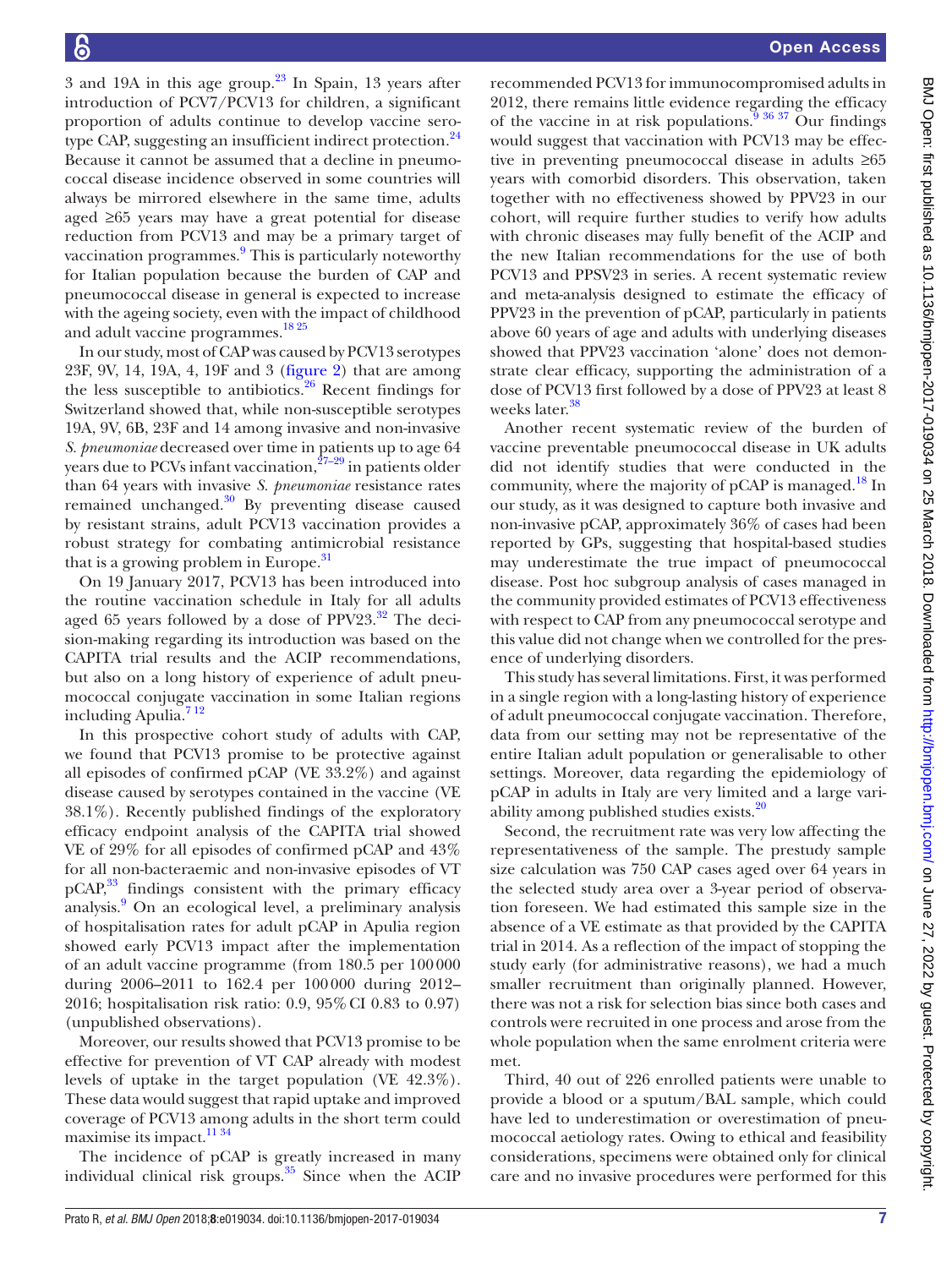study, which may have reduced the microbiological yield. However, 82% of the adults had at least one specimen type available for *S. pneumoniae* detection.

The study size was small reducing the power to detect statistically significant effects, although pneumococcal aetiology was identified in 31.7% CAP adults. Recent corresponding figure from Rodrigo *et al* for UK was  $29.3\%$ <sup>5</sup>. The main limitation, however, pertains to the small numbers of PCV13 vaccinated cases and controls underlying the estimation of the VE accounting for wide 95% CIs including zero. Although VE estimates should be interpreted with caution, our calculation reflected the still low PCV13 coverage achieved in the vaccinated cohorts. It was, therefore, too early to narrow the confidence limits around the point-estimate of effectiveness.

Fourth, the test-negative method may overestimate VE if, by reducing the risk of acquiring VT serotypes, vaccination increases the risk of acquiring NVT as is likely to be the case if there is serotype replacement.

Fifth, we were not able to assess the effectiveness of individual vaccine serotypes, as there were too few cases to allow statistical comparison between study groups.

Nonetheless, our study pointed out important gaps regarding the burden of pCAP in Italy where there are limited data outside of national surveillance of IPD and the only available data for non-invasive disease are limited to hospitalisation for pneumococcal pneumonia that, however, lack of serotyping information.<sup>20</sup> The active surveillance of adult-confirmed CAP, drawn from a relative stable population over a 2-year period, was a strength of our study and allowed us to estimate the effectiveness of the PCV13 against all confirmed CAP, without regard to serotype, the presence of underlying conditions and the site of patient management (hospital/community).

This study has clinical practice implications for pneumococcal vaccination policies in adults in countries where PCV13 is becoming part of routine immunisation of the elderly. Although our results are non-significant, they can stimulate to perform larger studies that would probably confirm the VE but probably with narrower CIs than those presented here.

Acknowledgements The authors thank the patients who consented to participate in this study; the sentinel physicians for their contributions to the enrolment of patients and collection of data (Maria Aliani, Mario Bisconti, Donato Vincenzo Catamerò, Vittoria Rosaria Costa, Elio Costantino, Gaetano D'Ambrosio, Francesco Dadduzio, Antonio De Maria, Mario Domenico Dell'Orco, Mario Lucio Dell'Orco, Pier Luigi Di Napoli, Oronzo Filieri, Maria Pia Foschino Barbaro, Vincenzo Frappampina, Donato Lacedonia, Giuseppe Vincenzo Laera, Luciana Labate, Paolo Lombardi, Michele Maiellari, Orazio Lippolis, Francesco Mariani, Antonio Metrucci, Gabriele Miolli, Onofrio Resta, Luigi Santoiemma, Teresa Scarabaggio, Salvatore Talamo); Anna Lisa De Robertis for her valuable laboratory work.

Contributors RP and DM conceptualised and designed the work, analysed and interpreted data, and writing the manuscript. FF and MGC contributed to the data collection, managed the database and provided statistical support. MC performed the laboratory work. All authors have read and approved the final manuscript.

Funding This work was in part supported by Pfizer unrestricted Investigator-Initiated Research Grant IRR WS 2164183.

Competing interests RP reports grants from Pfizer, during the conduct of the study; grants, personal fees and non-financial support from Pfizer, personal fees

and non-financial support from SanofiPasteurMSD, personal fees and non-financial support from GSK, outside the submitted work. DM reports grants and non-financial support from GSK, non-financial support from SanofiPasteurMSD, non-financial support from Pfizer, outside the submitted work.

#### Patient consent Obtained.

Ethics approval The study protocol was approved by the Institutional Review Board at the Apulian Regional Observatory for Epidemiology (PROT:18/OER/2012, 20 February 2012).

Provenance and peer review Not commissioned; externally peer reviewed.

Data sharing statement There are no unpublished data available.

Open Access This is an Open Access article distributed in accordance with the Creative Commons Attribution Non Commercial (CC BY-NC 4.0) license, which permits others to distribute, remix, adapt, build upon this work non-commercially, and license their derivative works on different terms, provided the original work is properly cited and the use is non-commercial. See: [http://creativecommons.org/](http://creativecommons.org/licenses/by-nc/4.0/) [licenses/by-nc/4.0/](http://creativecommons.org/licenses/by-nc/4.0/)

© Article author(s) (or their employer(s) unless otherwise stated in the text of the article) 2018. All rights reserved. No commercial use is permitted unless otherwise expressly granted.

#### **REFERENCES**

- <span id="page-7-0"></span>1. Weil-Olivier C, Gaillat J. Can the success of pneumococcal conjugate vaccines for the prevention of pneumococcal diseases in children be extrapolated to adults? *[Vaccine](http://dx.doi.org/10.1016/j.vaccine.2014.02.008)* 2014;32:2022–6.
- 2. Griffin MR, Zhu Y, Moore MR, *et al*. U.S. hospitalizations for pneumonia after a decade of pneumococcal vaccination. *[N Engl J](http://dx.doi.org/10.1056/NEJMoa1209165)  [Med](http://dx.doi.org/10.1056/NEJMoa1209165)* 2013;369:155–63.
- <span id="page-7-1"></span>3. Jain S, Self WH, Wunderink RG, *et al*. Community-acquired pneumonia requiring hospitalization among U.S. Adults. *[N Engl J](http://dx.doi.org/10.1056/NEJMoa1500245)  [Med](http://dx.doi.org/10.1056/NEJMoa1500245)* 2015;373:415–27.
- <span id="page-7-2"></span>4. Tomczyk S, Bennett NM, Stoecker C, *et al*. Use of 13-valent pneumococcal conjugate vaccine and 23-valent pneumococcal polysaccharide vaccine among adults aged ≥65 years: recommendations of the Advisory Committee on Immunization Practices (ACIP). *[MMWR Morb Mortal Wkly Rep](http://www.ncbi.nlm.nih.gov/pubmed/25233284)* 2014;63:822–5.
- <span id="page-7-3"></span>5. Rodrigo C, Bewick T, Sheppard C, *et al*. Impact of infant 13-valent pneumococcal conjugate vaccine on serotypes in adult pneumonia. *[Eur Respir J](http://dx.doi.org/10.1183/09031936.00183614)* 2015;45:1632–41.
- <span id="page-7-4"></span>6. Centro nazionale per la prevenzione delle malattie e la promozione della salute dell'Istituto superiore di sanità. Le vaccinazioni in Italia. 2016 [http://www.epicentro.iss.it/temi/vaccinazioni/dati\\_Ita.asp](http://www.epicentro.iss.it/temi/vaccinazioni/dati_Ita.asp) (accessed 4 Aug 2017).
- <span id="page-7-5"></span>7. Castiglia P. Recommendations for pneumococcal immunization outside routine childhood immunization programs in Western Europe. *[Adv Ther](http://dx.doi.org/10.1007/s12325-014-0157-1)* 2014;31:1011–44.
- <span id="page-7-6"></span>8. Prato R, Fortunato F, Martinelli D. Pneumococcal pneumonia prevention among adults: is the herd effect of pneumococcal conjugate vaccination in children as good a way as the active immunization of the elderly? *[Curr Med Res Opin](http://dx.doi.org/10.1185/03007995.2015.1131150)* 2016;32:543–5.
- <span id="page-7-7"></span>9. Bonten MJ, Huijts SM, Bolkenbaas M, *et al*. Polysaccharide conjugate vaccine against pneumococcal pneumonia in adults. *[N](http://dx.doi.org/10.1056/NEJMoa1408544)  [Engl J Med](http://dx.doi.org/10.1056/NEJMoa1408544)* 2015;372:1114–25.
- 10. Kobayashi M, Bennett NM, Gierke R, *et al*. Intervals between PCV13 and PPSV23 vaccines: recommendations of the Advisory Committee on Immunization Practices (ACIP). *[MMWR Morb Mortal Wkly Rep](http://dx.doi.org/10.15585/mmwr.mm6434a4)* 2015;64:944–7.
- <span id="page-7-8"></span>11. Pilishvili T, Bennett NM. Pneumococcal disease prevention among adults: Strategies for the use of pneumococcal vaccines. *[Vaccine](http://dx.doi.org/10.1016/j.vaccine.2015.05.102)* 2015;33 Suppl 4(Suppl 4):D60–D65.
- <span id="page-7-9"></span>12. Bollettino Ufficiale Della Regione Puglia. Il Bollettino ufficiale della regione puglia si pubblica con frequenza infrasettimanale ed è diviso in due parti. 2014 [http://beta.regione.puglia.it/documents/10180/](http://beta.regione.puglia.it/documents/10180/4782589/N74_11_06_14.pdf) [4782589/N74\\_11\\_06\\_14.pdf](http://beta.regione.puglia.it/documents/10180/4782589/N74_11_06_14.pdf) (accessed 4 Aug 2017).
- <span id="page-7-10"></span>13. Osservatorio Epidemiologico Regione Puglia. Bollettino delle coperture vaccinali-resoconto sul monitoraggio delle attività vaccinali regionali condotte negli anni 2007-2015. 2016 [https://www.sanita.](https://www.sanita.puglia.it/documents/36126/269121/Bollettino+delle+Coperture+Vaccinali+-+Anni+2007+-+2015/f078e7d1-a19c-40de-8246-a2ae36278024?version=1.0&t=1491399965137) [puglia.it/documents/36126/269121/Bollettino+delle+Coperture+](https://www.sanita.puglia.it/documents/36126/269121/Bollettino+delle+Coperture+Vaccinali+-+Anni+2007+-+2015/f078e7d1-a19c-40de-8246-a2ae36278024?version=1.0&t=1491399965137) [Vaccinali+-+Anni+2007+-+2015/f078e7d1-a19c-40de-8246](https://www.sanita.puglia.it/documents/36126/269121/Bollettino+delle+Coperture+Vaccinali+-+Anni+2007+-+2015/f078e7d1-a19c-40de-8246-a2ae36278024?version=1.0&t=1491399965137) [a2ae36278024?version=1.0&t=1491399965137](https://www.sanita.puglia.it/documents/36126/269121/Bollettino+delle+Coperture+Vaccinali+-+Anni+2007+-+2015/f078e7d1-a19c-40de-8246-a2ae36278024?version=1.0&t=1491399965137) (accessed 4 Aug 2017).
- <span id="page-7-11"></span>14. Istituto Nazionale di Statistica. Popolazione Residente per età, sesso e stato civile al 1° gennaio 2015. 2015 [http://www.demoistat.it.](http://www.demoistat.it)
- <span id="page-7-12"></span>15. Chow AW, Hall CB, Klein JO, *et al*. Evaluation of new anti-infective drugs for the treatment of respiratory tract infections. Infectious